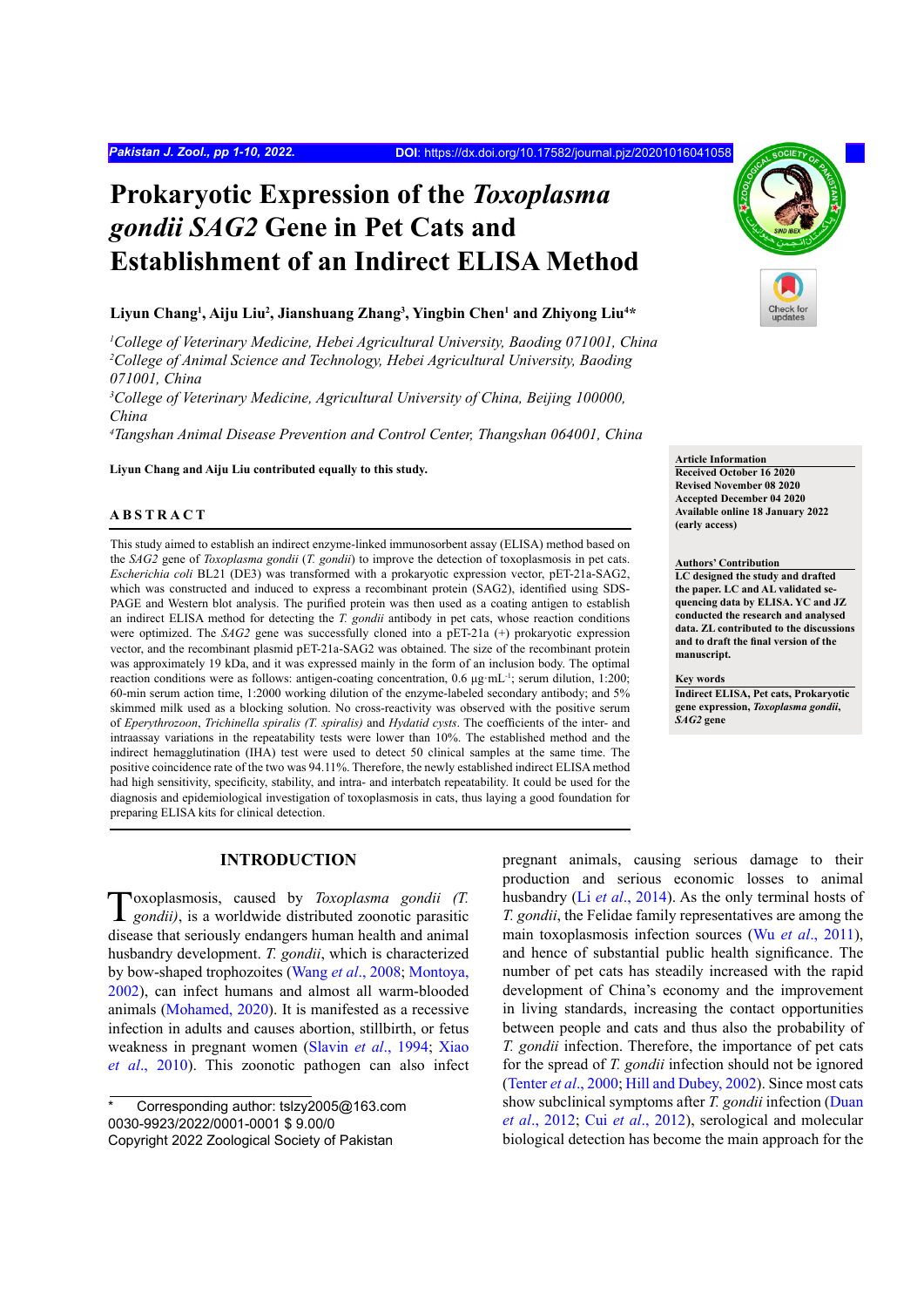research of toxoplasmosis prevalence in cats.

The clinical manifestations of toxoplasmosis are diverse and complex. Also, the clinical diagnosis is difficult to make, thus increasing the reliance on laboratory diagnostic methods. Extensive research has been conducted at home and abroad on the methods for diagnosing *T. gondii*. Currently, the most commonly used *T. gondii* diagnostic methods are etiological (Cao *et al*[., 2015b](#page-7-0)), molecular biological (Wang *et al*[., 2017](#page-8-11)), and immunological ([Hajissa](#page-8-12) *et al*[., 2018\)](#page-8-12). However, the etiological examination is not suitable for grassroots applications due to its low detection rate, complex technology requirements, cumbersome operation, expensive equipment, and so forth [\(Vazini](#page-8-13) *et al*[., 2018](#page-8-13)). Polymerase chain reaction (PCR) and DNA technologies in molecular biological diagnostic methods need to be simplified and improved due to their demanding professional requirements for operation and high cost ([Liu,](#page-8-14) [2017\)](#page-8-14). The immunological diagnosis by enzyme-linked immunosorbent assay (ELISA) is feasible because it is relatively sensitive, specific, and simple, and results can be observed with naked eyes. Thus, it has become one of the most widely used techniques for diagnosing toxoplasmosis (Song *et al*[., 2016](#page-8-15); Gong *et al*[., 2017](#page-8-16)).

Recombinant surface antigen 2 (*SAG2*) is a surface antigen protein with strong antigenicity and immunogenicity [\(Zhang, 2019](#page-9-0); [Tao, 2010](#page-8-17)). *SAG2* is expressed only in the tachyzoites in the invasive stage, but not in the sporozoite and bradyzoite stages; it has a strong immune-induction effect. The reaction intensity of recombinant *SAG2* antigen in detecting acute infection serum is significantly higher than that in detecting chronic infection serum, and hence it can be used for diagnosing acute *T. gondii* ([Quan](#page-8-18) *et al*., [2014\)](#page-8-18). In a previous study, the soluble SAG2 protein of *T. gondii* was overexpressed in *Escherichia coli*, inducing a significantly higher serum reaction rate in patients with *T. gondii* infection in the acute phase than in patients with chronic infection, confirming the natural immune activity of the recombinant protein ([Lau and Fong, 2008](#page-8-19)).

In this study, the *T. gondii SAG2* gene was cloned and prokaryotically expressed. Then, the SAG2 prokaryotic expression recombinant protein was used as a coating antigen to establish an indirect ELISA method with high sensitivity, strong specificity, and good repeatability for detecting the *T. gondii* antibody in pet cats.

# **MATERIALS AND METHODS**

## *Insect species and serum*

The pM19-T-SAG2 plasmid and *Toxoplasma* HBBD2013 strain were preserved in the Parasite Laboratory of the School of Animal Medicine, Hebei Agricultural University (Baoding, Hebei, China). The positive and negative sera of *T. gondii*, *Eperythrozoon*, *Trichinella spiralis (T. spiralis)*, and hydatid cysts were also stored in the Parasite Laboratory of the School of Animal Medicine, Hebei Agricultural University.

## *Clinical sample collection*

A total of 50 blood samples of pet cats were collected from 10 pet hospitals in Baoding, Hebei Province; the serum was separated from the samples and stored at −80°C for later use.

## *Main reagents*

Plasmid DNA extraction kit, trans5 α-competent cells, and pET-21a (+) plasmid were purchased from TaKaRa Company (Dalian, China). DNA recovery kit and 3,3-diaminobenzidine (DAB) chromogenic solution were purchased from Beijing Solebao Technology Co., Ltd. (Beijing, China). Ni-agarose resin were bought from Beijing Kangwei Century Biotechnology Co., Ltd. (Beijing, China). *Bam*HI and *Xho*I were purchased from New England Biolabs Co., Ltd. (USA). *E. coli* BL21 (DE3)-infected cells were obtained from Kangwei Century Biotechnology Co., Ltd. (Beijing, China). The HRPlabeled goat anti-cat secondary antibody was purchased from Jackson Immune Research Co., Ltd. (PA, USA).

# *Design and synthesis of primers*

A pair of *SAG2* genes of *T. gondii* were designed based on an NCBI GenBank gene sequence (accession no. FJ825705) using Primer 5.0 software. The expected amplified gene fragment had a length of 570 bp. *Bam*HI and *Xho*I restriction sites and protective bases were added to the upstream and downstream 5' ends, respectively. The primers were synthesized by Beijing Nuosai Gene Biotechnology Co., Ltd. (Beijing, China). The sequences of primers were as follows:

F: 5′- ATTGGATCCATGCTTGCGTCCACCACCG-3′ R: 5′- CACCTCGAGTTACTTGCCCGTGAGA -3′

# SAG2 *gene cloning and recombinant plasmid construction*

The pM19-T-SAG2 plasmid was used as a template for PCR amplification. A volume of 50 μL of the PCR reaction system contained the following reagents: 2 μL of pM19-T-SAG2 plasmid, 1 μL of upstream and downstream primers (10pM), 10 μL of 5× Phusion High Fidelity Enzyme PCR buffer, 1.25 μL of 10mM dNTP, and 1 μL of Pfu high-fidelity enzyme; DEPC water was added to this mixture to reach 50 μL of the reaction system. The following PCR reaction conditions were employed: predenaturation at 98°C for 5 min; denaturation at 98°C for 30 s, annealing at 58°C for 30 s, and extension at 72°C for 30 s, a total number of 30 cycles, followed by storage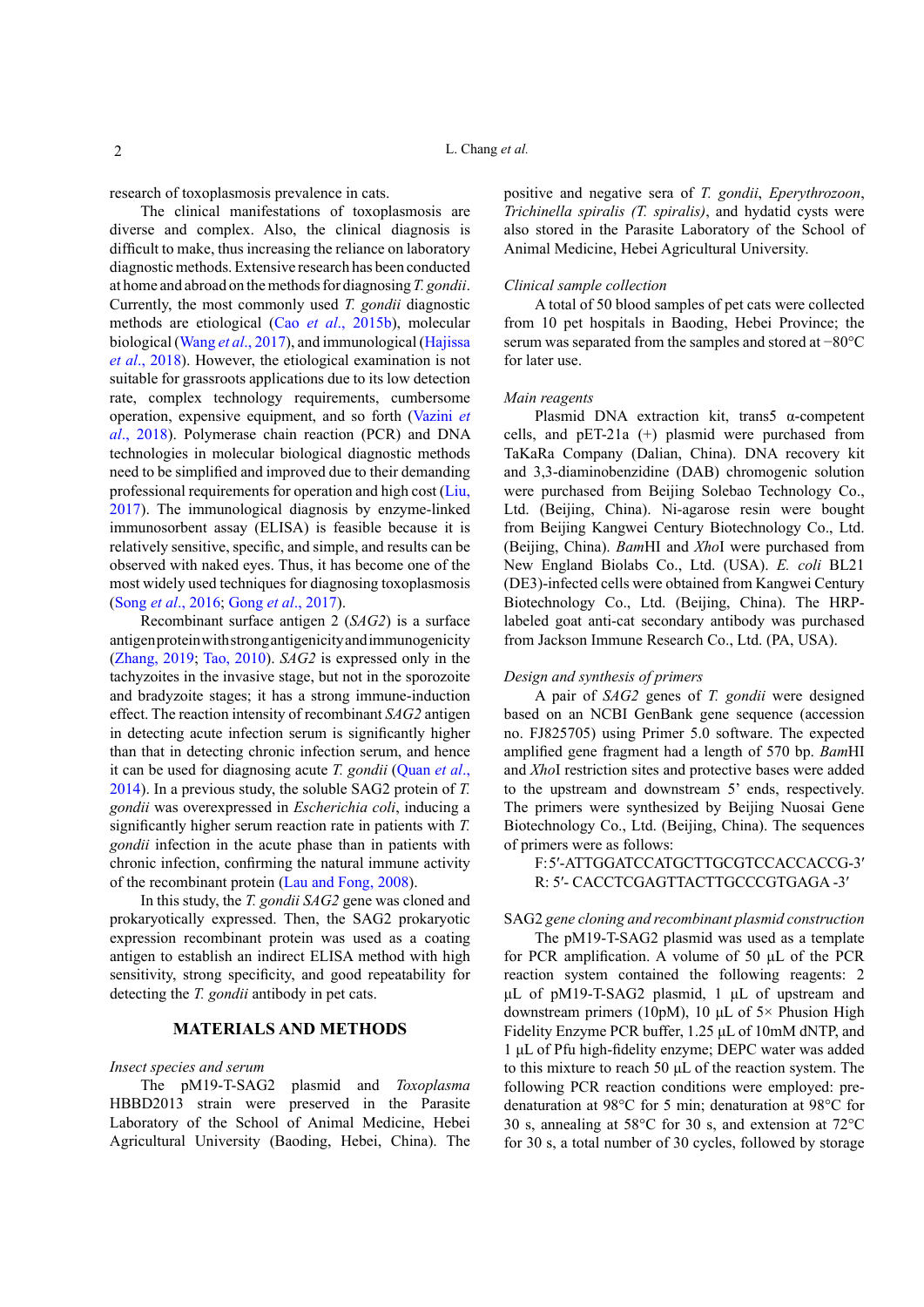at 4°C. The obtained PCR products were identified by 1% agarose electrophoresis, and the *SAG2* gene fragment was purified using a gel recovery kit (Tiangen, Beijing, China). The *SAG2* gene fragment was digested with restriction endonucleases *Bam*HI and *Xho*I, and the prokaryotic expression vector  $pET-21a$  (+) was ligated overnight with T4 ligase at 16°C. The recombinant plasmid was then transformed into *E. coli* trans5 α-competent cells. The expression plasmid pET-21a-SAG2 was identified by PCR, double-digestion, and sequencing.

#### *Induction and expression of recombinant protein*

The identified correct recombinant plasmid pET-21a-SAG2 was transformed into *E. coli* BL21 competent cells. Next, a single colony was selected, inoculated into Amp-containing LB medium, and cultured with shaking at 37°C overnight. Then, 1:100-diluted fresh LB medium was added, and the culture at 37°C was continued. When the bacterial solution  $OD_{600} = 0.4{\text -}0.6$ , 1 mmol·L<sup>-1</sup> IPTG was added to induce expression at 37°C. After 8 h of expression, the cells were collected, ultrasonically lysed, and centrifuged, and the supernatant and precipitate were subjected to SDS-PAGE for determining their enlargement and solubility.

# *Purification and Western blot analysis of the recombinant protein*

After ultrasonic crushing, the inclusion bodies were centrifuged, precipitated twice with an appropriate amount of washing solution (50mM Tris-HCl, 10mM EDTA, 0.5% Triton X-100, and 0.15 M NaCl), and then centrifuged again to obtain preliminary purified inclusion bodies.

The inclusion bodies were next added to a ninefold volume of inclusion body lysate (50mM Tris-HCl, 2mM EDTA, 6M guanidine hydrochloride, and 10mM DTT). After violent vibration, the inclusion bodies were completely dissolved at 4°C overnight. After centrifugation, the protein in the supernatant was denatured and transferred onto a balanced Ni-affinity chromatography column. Further, the target protein was eluted with 500mM imidazole, the eluate was collected, and the inclusion body refolding solution (50mM Tris-HCl, 0.2mM EDTA, 0.5M L-Arg, 1mM GSSG, 3mM GSH, 1M guanidine hydrochloride, and 0.15 M NaCl) was added. The mixture was left undisturbed for 4 h at 4°C and then centrifuged. The supernatant was collected to obtain the refolded recombinant protein. The solution was placed in a dialysis bag and dialyzed with 0.01M PBS (pH 7.2) at 4°C for 72 h. After aseptic filtration, the purified recombinant protein was measured by Nanodrop 2000 UV spectrophotometer, and analyzed using SDS-PAGE.

Next, the recombinant protein was transferred onto

the nitrocellulose membrane and then blocked overnight with PBST containing 5% BSA. The mouse anti-*T. gondii* antibody was used as the primary antibody, and rabbit antimouse IgG labeled with HRP was used as the secondary antibody. The recombinant protein was incubated at 37°C for 2 h and stained with a DAB color reagent kit.

#### *Establishment of indirect ELISA*

# *Determination of the optimal concentration of antigen coating and serum dilution*

The optimal reaction conditions were determined by square titration. The purified recombinant SAG2 protein solution was diluted with 4.8  $\mu$ L·mL<sup>-1</sup> of 0.05M, pH 9.6, carbonate buffer solution. Each well of the enzyme plate was coated with 100 μL of diluted recombinant SAG2 protein solution and incubated overnight at 4°C. The positive and negative sera were diluted from 1:50 to 1:2000. The remaining steps were carried out following the manufacturer's protocols for ELISA. Finally, 100 μL/ well of TMB substrate was added, and the reaction was terminated by adding 100 μL/well of 2M concentrated sulfuric acid for 5–10 min. Further, the  $OD_{450 \text{ nm}}$  value was measured using ELISA. The OD values of the positive and negative sera were compared, and the ratio of the OD value (P/N value) of the corresponding positive serum (P) to that of the negative serum (n) was calculated. The  $OD$ <sub>450nm</sub> value of the positive serum was close to 1.0. The antigencoating concentration and the serum dilution degree corresponding to the hole with the largest P/N value were considered the optimal antigen-coating concentration and serum dilution degree.

## *Determination of the best working concentration of enzyme-labeled secondary antibody*

Using the optimal antigen-coating concentration and serum dilution, the goat anti-cat IgG HRP secondary antibody was diluted with 1:1000–1:4000 for indirect ELISA determination to establish the optimal working concentration of the enzyme-labeled secondary antibody.

#### *Selection of the best sealing fluid*

The optimal antigen-coating concentration, serum dilution, and working concentration of the secondary antibody were further used. Next, 1% alum, 1% BSA, 5% bovine serum, and 5% skimmed milk were selected as the blocking liquids to determine the optimal sealing liquid.

# *Determination of the optimal working concentration of the serum*

The positive and negative serum were treated with the optimal antigen-coating concentration, blocking solution, serum dilution, and the best secondary antibody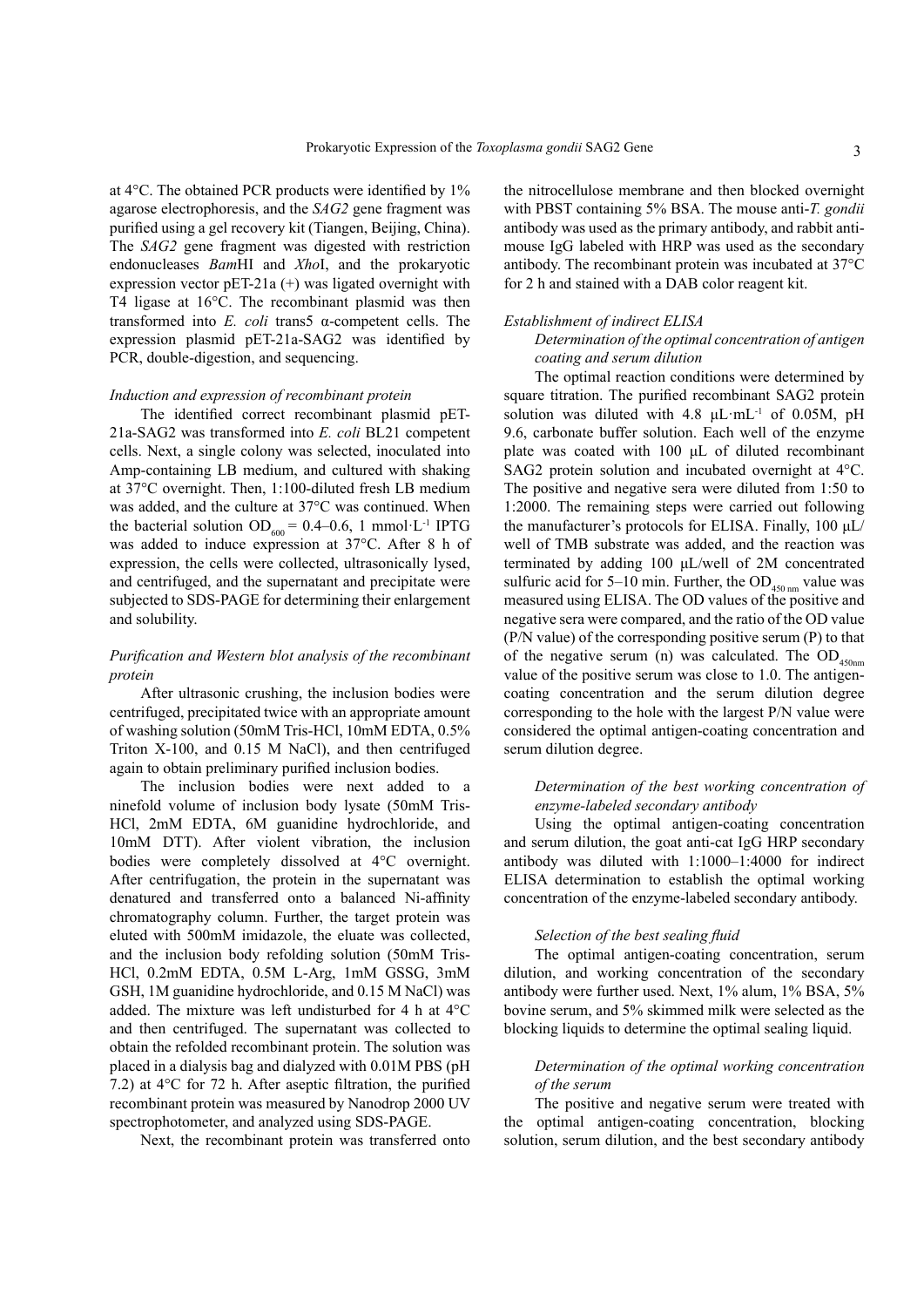concentration for 30, 60, 90, and 120 min, respectively. The  $OD$ <sub>450nm</sub> value was then measured to determine the optimal working time of the first antiserum.

# *Optimal working duration of the enzyme-labeled secondary antibody*

The enzyme-labeled secondary antibody was treated with the best antigen-coating concentration, blocking solution, serum dilution, and the optimal dilution concentration of the secondary antibody for 30, 60, 90, and 120 min, respectively. The  $OD$ <sub>450 nm</sub> value was measured to determine the optimal working time of the enzyme-labeled secondary antibody.

# *Determination of the critical value of the negative and positive indirect ELISA*

A total of 40 cat-negative sera stored in the laboratory (determined as negative using a commercial ELISA kit) were tested using the established indirect ELISA method. Then, the average  $(X(-)X)$  and standard deviation (SD) of the sample OD<sub>450nm</sub> value were calculated. According to statistical principles, when the  $OD$ <sub>450nm</sub> value of the sample was  $X(-)X + 3$  SD of the OD<sub>450nm</sub> value of the negative sample, it was judged as positive at the level of 99.9%.

#### *Specificity test*

The positive sera of *Eperythrozoon*, *T. spiralis,* and *Hydatid cysts* were analyzed using the newly established indirect ELISA method to determine whether they had cross-reactivity with the positive sera of other parasites.

#### *Sensitivity test*

The standard positive serum of *T. gondii* was diluted 1:200–1:25,600 times. The optimal reaction conditions were applied.

## *Repeatability test*

The new indirect ELISA method was used to determine five positive sera with different antibody titers (commercially available ELISA kits were used to determine the positive sera). The serum was diluted 1:200, and each serum sample was assessed in three wells in parallel to calculate the intra-assay coefficient of variation. Then, three plates were subjected to repeated tests to calculate the coefficient of variation between batches.

#### *Clinical sample testing*

According to the established ELISA method and indirect hemagglutination (IHA) test, 50 serum samples were detected at the same time. The positive detection rate and coincidence rate of the two methods were compared.

#### **RESULTS**

*Expression of* SAG2 *gene of* T. gondii

The pM19-T-SAG2 plasmid and the designed primers were used as a template for PCR amplification. After electrophoresis of the PCR product, a 570-bp band was obtained, as expected ([Fig. 1](#page-3-0)).



<span id="page-3-0"></span>Fig. 1. Amplification of the *SAG2* gene of *T. gondii.* M, DL1000 DNA marker; 1, *SAG2* gene of *T. gondii*; 2, negative control results.

The *SAG2* gene fragment was ligated to the pET-21a prokaryotic expression plasmid. After the recombinant expression plasmid was digested with endonucleases *Bam*HI and *Xho*I, a 570-bp target fragment and pET-21a vector fragment were obtained, as shown in [Figure 2](#page-4-0). The results of plasmid sequencing showed that the recombinant plasmid pET-21a-SAG2 was constructed correctly.

SDS-PAGE results showed that pET-21a-SAG2, which was transformed into *E. coli* BL21 (DE3) competent cells and induced by ITPG, was expressed as a fusion protein with a molecular mass of approximately 19 kDa, which was in line with the expected size. The recombinant bacteria were lysed by ultrasound, and the supernatant and the precipitate were collected for electrophoresis. The target protein was present mostly in the precipitate after bacterial lysis, as depicted in [Figure 3,](#page-4-1) indicating that the recombinant protein existed mainly in the form of inclusion bodies.

#### *SAG2 protein*

The denatured protein purified by Ni agarose was renatured in a refolding solution containing 1M guanidine hydrochloride. The recombinant protein was analyzed by SDS-PAGE. The results showed that the purity of the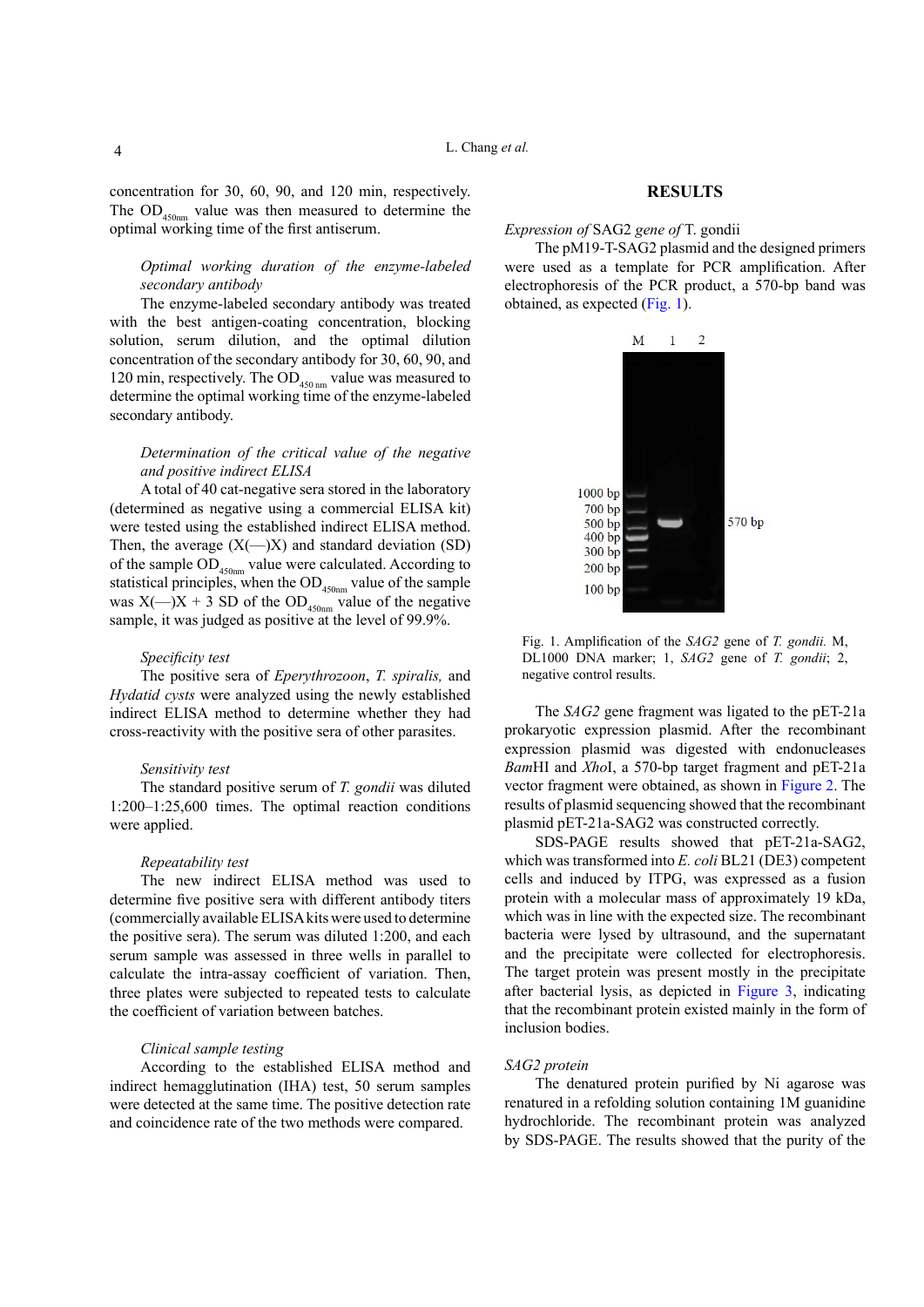refolded recombinant protein was higher than 95%, and the purified protein had a single band with good purification effect, as shown in [Figure 4.](#page-4-2)



<span id="page-4-0"></span>Fig. 2. Restriction enzyme digestion analysis results of pET32a-SAG2. M, DL2000 plus DNA marker, 1, The product of recombinant plasmid double-enzyme digestion.



<span id="page-4-1"></span>Fig. 3. Expression of *SAG2* gene in *E. coli* BL21. M, Marker; 1, Control plasmid expression; 2, Precipitation of recombinant bacteria; 3, Supernatant recombinant bacteria; 4, Recombinant bacteria.

 Western blot analysis results showed that the purified protein reacted with the positive serum of *T. gondii* [\(Fig.](#page-4-3) [5\)](#page-4-3), indicating that the recombinant protein was correctly expressed in *E. coli* and had good immunogenicity.

The purified recombinant protein was measured by a Nanodrop 2000 UV spectrophotometer, and the protein concentration was found to be 0.4806 mg/mL.



<span id="page-4-2"></span>Fig. 4. Recombinant *SAG2* protein purification. M, Marker: (1) Precipitation of recombinant bacteria induced; (2) Purified recombinant protein.



<span id="page-4-3"></span>Fig. 5. Recombinant protein identification by Western blot. M, Marker; (1) blank control; (2) purified recombinant protein.

## *Optimum conditions for indirect ELISA method*

For optimal antigen-coating concentration and serum dilution [Table I](#page-5-0) shows the square matrix titration results. All P/N values were the highest at an antigencoating concentration of 1.2 μg·mL<sup>-1</sup> or 0.6 μg·mL<sup>-1</sup> and a serum dilution of 1:200 (15.52 and 13.98, respectively). However, the  $OD_{450nm}$  value of the positive serum was closer to 1.0 at an antigen-coating concentration of 0.6  $\mu$ g·mL<sup>-1</sup>. Therefore, the optimal coating concentration of the antigen was 0.6 μg·mL-1, and the best serum dilution was 1:200.

[Table II](#page-5-1) shows the best working concentration of enzyme-labeled secondary antibody. The results showed that the  $OD_{450nm}$  value of the positive serum was approximately 1.0, the negative value was less than 0.2, and the P/N value was the highest at a working concentration of the enzyme-labeled antibody of 1:2000. Therefore, the optimal working concentration of the enzyme-labeled antibody was 1:2000.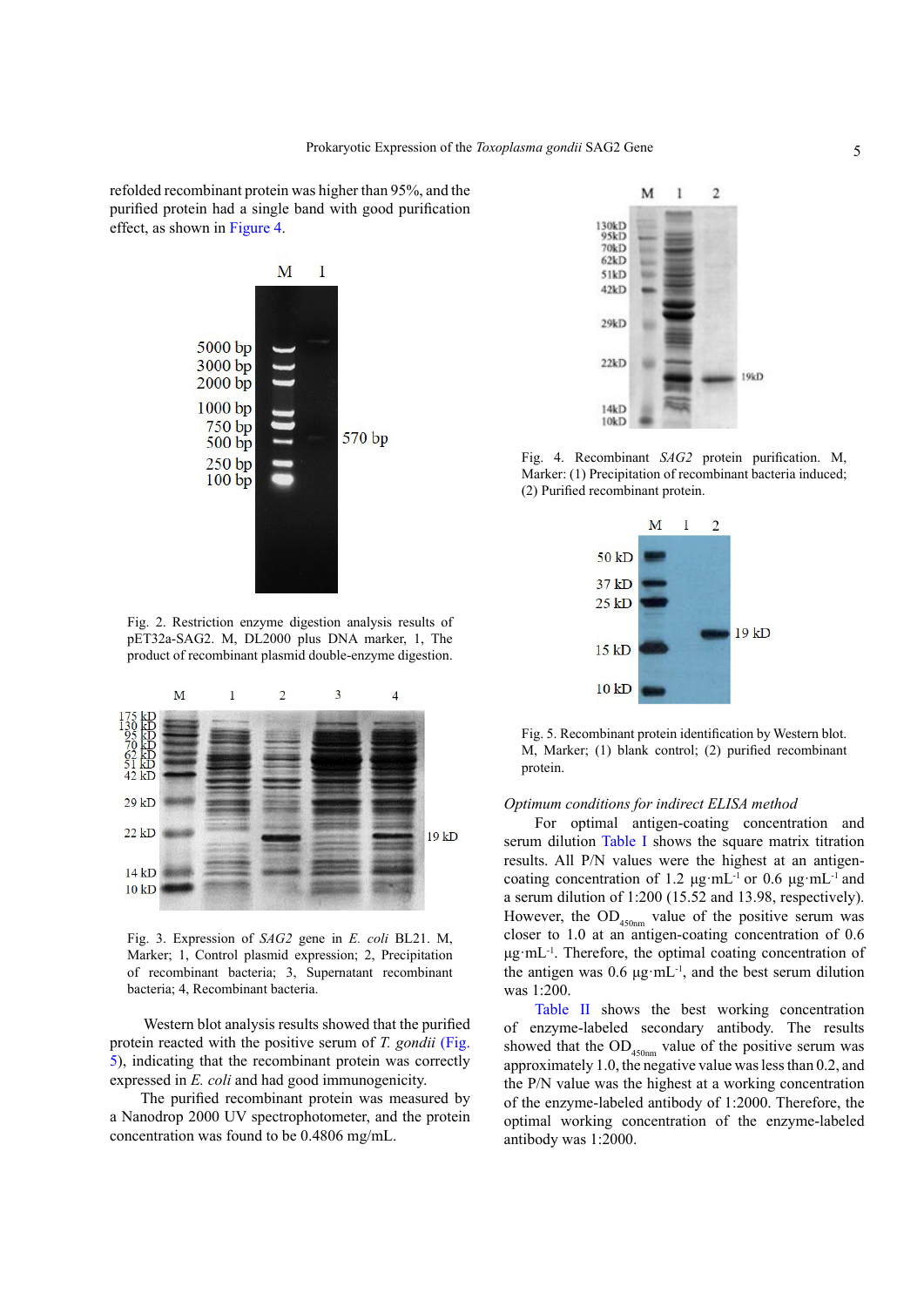<span id="page-5-0"></span>**Table I. Determination of the optimal coating concentration and serum dilution of the antigen by square titration.**

|       | Serum    |       | Coating concentration ( $\mu$ g·mL <sup>-1</sup> ) |             |       |       |       |  |  |  |
|-------|----------|-------|----------------------------------------------------|-------------|-------|-------|-------|--|--|--|
|       | dilution | 4.8   | 2.4                                                | 1.2         | 0.6   | 0.3   | 0.15  |  |  |  |
| Pos-  | 1:50     | 2.258 | 2.239                                              | 2.186       | 1.949 | 1.002 | 0.621 |  |  |  |
| itive | 1:100    | 1.971 | 1.957                                              | 1.957       | 1.572 | 0.576 | 0.479 |  |  |  |
| serum | 1:200    | 1.727 | 1.671                                              | 1.568       | 1.273 | 0.464 | 0.382 |  |  |  |
|       | 1:400    | 1.483 | 1.474                                              | 1.436       | 0.948 | 0.339 | 0.223 |  |  |  |
|       | 1:800    | 1.103 | 0.997                                              | 0.744       | 0.739 | 0.391 | 0.162 |  |  |  |
| Neg-  | 1:50     | 0.212 |                                                    | 0.215 0.191 | 0.198 | 0.117 | 0.086 |  |  |  |
| ative | 1:100    | 0.187 | 0.187                                              | 0.153       | 0.121 | 0.097 | 0.072 |  |  |  |
| serum | 1:200    | 0.151 | 0.129                                              | 0.101       | 0.091 | 0.074 | 0.064 |  |  |  |
|       | 1:400    | 0.108 | 0.115                                              | 0.095       | 0.078 | 0.060 | 0.054 |  |  |  |
|       | 1:800    | 0.066 | 0.069                                              | 0.068       | 0.058 | 0.065 | 0.078 |  |  |  |
|       |          |       |                                                    |             |       |       |       |  |  |  |

[Table III](#page-5-2) shows that the highest P/N value was obtained when 5% skimmed milk was used as the sealing liquid, and it was thus selected for use in further experiments.

[Table IV](#page-5-3) shows that the highest P/N value was obtained when the serum action time was 60 min.

[Table V](#page-5-4) shows that the P/N value was the highest when the secondary antibody action time was 30 min.

Forty cat serum samples previously found to be negative using commercial ELISA kits were tested by the newly established ELISA method. The final average  $OD_{450nm}$  value of the 40 negative sera was calculated to be 0.184, with an SD of 0.050, which was established in both the negative and positive controls. When the final value of OD<sub>450nm</sub> was ≥0.334, it was judged to be positive for the anti-*T. gondii* antibody, and when the final value of  $OD$ <sub>450nm</sub> was less than 0.334, it was considered to be negative for the anti-*T. gondii* antibody. The  $OD_{450nm}$  values of the 40 serum samples are listed in [Table VI.](#page-6-0)

<span id="page-5-1"></span>**Table II. Determination of the concentration of enzyme-labeled antibody.**

|                | Dilution of enzyme-labeled secondary antibody |        |       |       |        |       |       |        |       |       |        |       |
|----------------|-----------------------------------------------|--------|-------|-------|--------|-------|-------|--------|-------|-------|--------|-------|
|                |                                               | 1:1000 |       |       | 1:2000 |       |       | 1:3000 |       |       | 1:4000 |       |
| Positive serum | 2.029                                         | 1952   | 1.929 | 1.226 | 1.266  | 1.213 | 0.979 | 0.853  | 0.842 | 0.765 | 0.769  | 0.758 |
| Negative serum | 0.204                                         | 0.176  | 0.188 | 0.093 | 0.083  | 0.091 | 0.085 | 0.065  | 0.073 | 0.088 | 0.072  | 0.072 |
| $P/N$ value    | 10.41                                         |        |       | 13.88 |        |       | 11 99 |        |       | 9.88  |        |       |

<span id="page-5-2"></span>

| Table III. Determination of the best blocking solution. |  |  |
|---------------------------------------------------------|--|--|
|                                                         |  |  |

|                |       | $1\%$ alum      |       |       | 1%BSA |       |       | 5% Bovine serum |       |       | 5% skimmed milk |       |
|----------------|-------|-----------------|-------|-------|-------|-------|-------|-----------------|-------|-------|-----------------|-------|
| Positive serum | 1 341 | 1.247           | 1.163 | 1.230 | 1.280 | 1.217 | 1.241 | 1.144           | 1.184 | 1.186 | 1.173           | 1.108 |
| Negative serum | 0.177 | $0.171$ $0.191$ |       | 0.183 | 0.177 | 0.173 | 0.155 | 0.138           | 0.168 | 0.059 | 0.066           | 0.069 |
| $P/N$ value    | 6.96  |                 |       | 6.99  |       |       | 7 74  |                 |       | 17.87 |                 |       |

<span id="page-5-3"></span>**Table IV. Determination of the best duration of serum action.**

|                                |       | Serum action time (min) |       |       |             |       |       |             |       |       |       |       |
|--------------------------------|-------|-------------------------|-------|-------|-------------|-------|-------|-------------|-------|-------|-------|-------|
|                                |       | 30                      |       |       | 60          |       |       | 90          |       |       | 120   |       |
| Positive serum                 | 1.107 | 1.127                   | 1.099 | 1.213 | 1.141 1.141 |       | 1.231 | 1.278 1.197 |       | 1.447 | 1.501 | 1.499 |
| Negative serum $0.097$ $0.082$ |       |                         | 0.086 | 0.075 | 0.090       | 0.074 | 0.096 | 0.123       | 0.119 | 0.193 | 0.13  | 0.139 |
| $P/N$ value                    | 12.58 |                         |       | 14.62 |             |       | 10.96 |             |       | 9.63  |       |       |

<span id="page-5-4"></span>

|  | Table V. Determination of the optimal working duration of the enzyme-labeled secondary antibody. |  |  |
|--|--------------------------------------------------------------------------------------------------|--|--|
|--|--------------------------------------------------------------------------------------------------|--|--|

|                                                    |       | Time of second antiviral action (min) |       |                   |    |  |       |       |       |       |       |       |
|----------------------------------------------------|-------|---------------------------------------|-------|-------------------|----|--|-------|-------|-------|-------|-------|-------|
|                                                    |       | 30                                    |       |                   | 60 |  |       | 90    |       |       | 120   |       |
| Positive serum $1.011$ $1.171$                     |       |                                       | 1.188 | 1.352 1.366 1.323 |    |  | 1.380 | 1.501 | 1.419 | 1.485 | 1.397 | 1.502 |
| Negative serum 0.103 0.111 0.109 0.215 0.193 0.205 |       |                                       |       |                   |    |  | 0.244 | 0.203 | 0.247 | 0.295 | 0.266 | 0.293 |
| $P/N$ value                                        | 10.43 |                                       |       | 7.15              |    |  | 6.20  |       |       | 4.73  |       |       |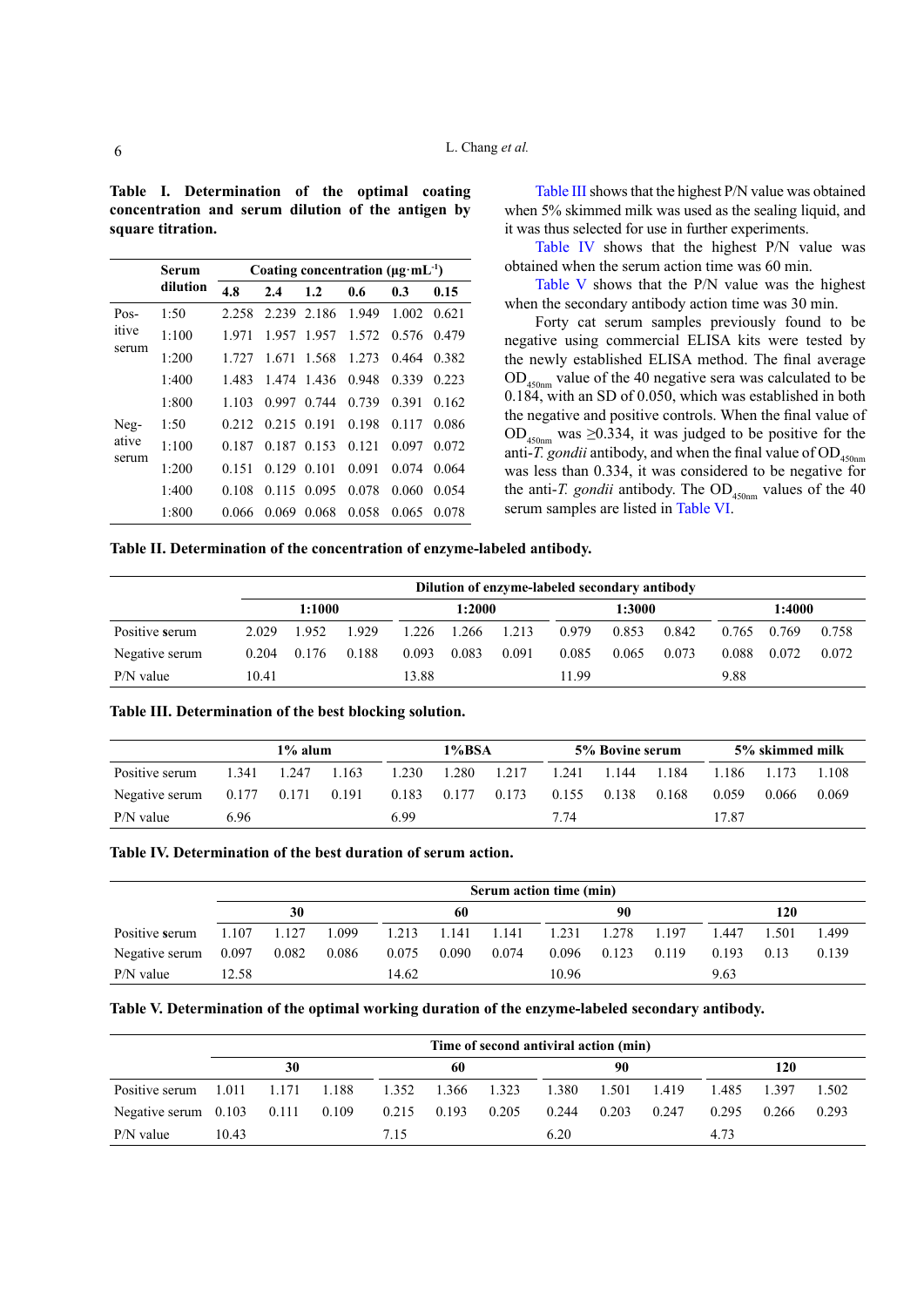<span id="page-6-0"></span>Table VI. OD<sub>450 nm</sub> values of 40 negative serum samples.

|       |       | Negative serum $OD$ <sub>450nm</sub> |       |       |
|-------|-------|--------------------------------------|-------|-------|
| 0.182 | 0.243 | 0.114                                | 0.156 | 0.170 |
| 0.219 | 0.127 | 0.243                                | 0.162 | 0.162 |
| 0.172 | 0.260 | 0.139                                | 0.172 | 0.206 |
| 0.230 | 0.237 | 0.169                                | 0.184 | 0.172 |
| 0.293 | 0.124 | 0.135                                | 0.130 | 0.187 |
| 0.288 | 0.121 | 0.170                                | 0.122 | 0.289 |
| 0.129 | 0.159 | 0.188                                | 0.186 | 0.213 |
| 0.167 | 0.234 | 0.190                                | 0.207 | 0.109 |

## *Specificity of ELISA method*

The OD450 nm value of *Eperythrozoon*, *T. spiralis*, and hydatid cysts was 0.217, 0.138, and 0.156, respectively, which were all lower than the critical value of 0.334, indicating that the indirect ELISA method had good specificity.

# *Sensitivity of ELISA method*

The antigen was coated using the optimal concentration and other conditions. Then, *T. gondii* positive serum was diluted 1:200–1: 25,600 times, and the other optimal reaction conditions were used for indirect ELISA. As shown in [Table VII,](#page-6-1) 1:3200 dilutions were still positive, but the detection result of 1:6400 dilution of the positive serum was lower than 0.334, indicating that the novel indirect ELISA had good sensitivity.

<span id="page-6-1"></span>**Table VII. Sensitivity test results.**

| <b>Serum</b><br>dilution | <b>Positive serum</b> Mean Negative serum Mean           |  |  |  |
|--------------------------|----------------------------------------------------------|--|--|--|
| 1:200                    | 2.358 2.251 2.223 2.277 0.112 0.133 0.164 0.136          |  |  |  |
| 1:400                    | 1.914 1.623 1.604 1.714 0.118 0.098 0.106 0.107          |  |  |  |
| 1:800                    | 1.174 1.068 1.051 1.098 0.068 0.068 0.060 0.065          |  |  |  |
| 1:1600                   | 0.684 0.622 0.612 0.639 0.056 0.055 0.053 0.055          |  |  |  |
| 1:3200                   | 0.399 0.378 0.365 0.381 0.056 0.053 0.050 0.053          |  |  |  |
| 1:6400                   | 0.241 0.216 0.211 0.223 0.060 0.059 0.052 0.057          |  |  |  |
|                          | 1:12.800 0.154 0.136 0.139 0.143 0.059 0.061 0.055 0.058 |  |  |  |
|                          | 1:25,600 0.114 0.104 0.104 0.107 0.068 0.086 0.057 0.070 |  |  |  |

## *Repeatability of ELISA method*

Five *T. gondii* serum samples with different antibody titers stored in the laboratory were detected three times with the same batch of coated enzyme plates,as shown in [Table VIII](#page-6-2). The intra-assay coefficient of variation (CV) was 2.9%–6.3%, and the coefficient of variation CV between batches was 5.3%–5.6% for the three plates, indicating that the intra- and interbatch variations of this method were very low and it thus had good repeatability.

## *Clinical sample with ELISA and IHA*

The positive rate results of ELISA and IHA were compared thrice, as shown in [Table IX.](#page-5-3) The ELISA method was used to detect antibodies in 50 serum samples, and the positive rate was 34%; The IHA method was used to detect the same 50 serum samples, and the positive rate was 32%. The positive coincidence rate of the two analyses was 94.11%, the negative coincidence rate was 100%, and the total coincidence rate was 98%.

## <span id="page-6-2"></span>**Table VIII. Repeatability test results.**

| Sam-           | Intra assay variance    |                                       |                                   | Difference between batches         |  |  |  |  |
|----------------|-------------------------|---------------------------------------|-----------------------------------|------------------------------------|--|--|--|--|
| ple<br>No.     | OD<br>$450 \mathrm{nm}$ | Coefficient<br>of variation<br>$(\%)$ | $\mathbf{OD}_{_{450\mathrm{nm}}}$ | Coefficient<br>of variation<br>(%) |  |  |  |  |
|                | $1.125 \pm 0.033$       | 2.9                                   | $1.129 \pm 0.054$                 | 3.5                                |  |  |  |  |
| $\overline{c}$ | $1.208 \pm 0.044$       | 36                                    | $1.211 \pm 0.065$                 | 5.3                                |  |  |  |  |
| 3              | $0.673 \pm 0.031$       | 4.6                                   | $0.670 \pm 0.034$                 | 5.1                                |  |  |  |  |
| 4              | $0.284 \pm 0.016$       | 5.6                                   | $0.290 \pm 0.016$                 | 5.6                                |  |  |  |  |
| 5              | $0.431 \pm 0.027$       | 63                                    | $0.429 \pm 0.023$                 | 5.4                                |  |  |  |  |

|  |  |  | Table IX. Comparison of IHA and ELISA methods. |
|--|--|--|------------------------------------------------|
|--|--|--|------------------------------------------------|

|              | <b>Positive</b><br>samples | <b>Negative</b><br>sample | Total | <b>Positive</b><br>rate $(\% )$ |
|--------------|----------------------------|---------------------------|-------|---------------------------------|
| <b>ELISA</b> |                            | 33                        | 50    | 34                              |
| <b>IHA</b>   | 16                         | 34                        | 50    | 32                              |

# **DISCUSSION**

Currently, serological assessment is the main method for detectig *T. gondii* infection, including IHA test, indirect immunofluorescence, ELISA, and so forth ([Apsari](#page-7-1) *et al*[., 2012;](#page-7-1) Chen *et al*[., 2013\)](#page-7-2). The rapid development of commercial kits has increased the convenience of diagnosing infection caused by this pathogen. However, it is difficult for laboratory personnel to complete the analysis of results due to the large differences in detection ability, stability, and specificity, which affects the authenticity of the results (Niu *et al*[., 2000](#page-8-20); He *et al*[., 2008](#page-8-21)). The ELISA method has many advantages, such as simple operation, simultaneous processing of a large number of samples, high specificity and sensitivity, and so forth, which has made it more suitable for clinical large-sample detection and screening [\(Lau and Fong, 2008](#page-8-19)). The operation of the instrument used in ELISA is relatively simple. Moreover,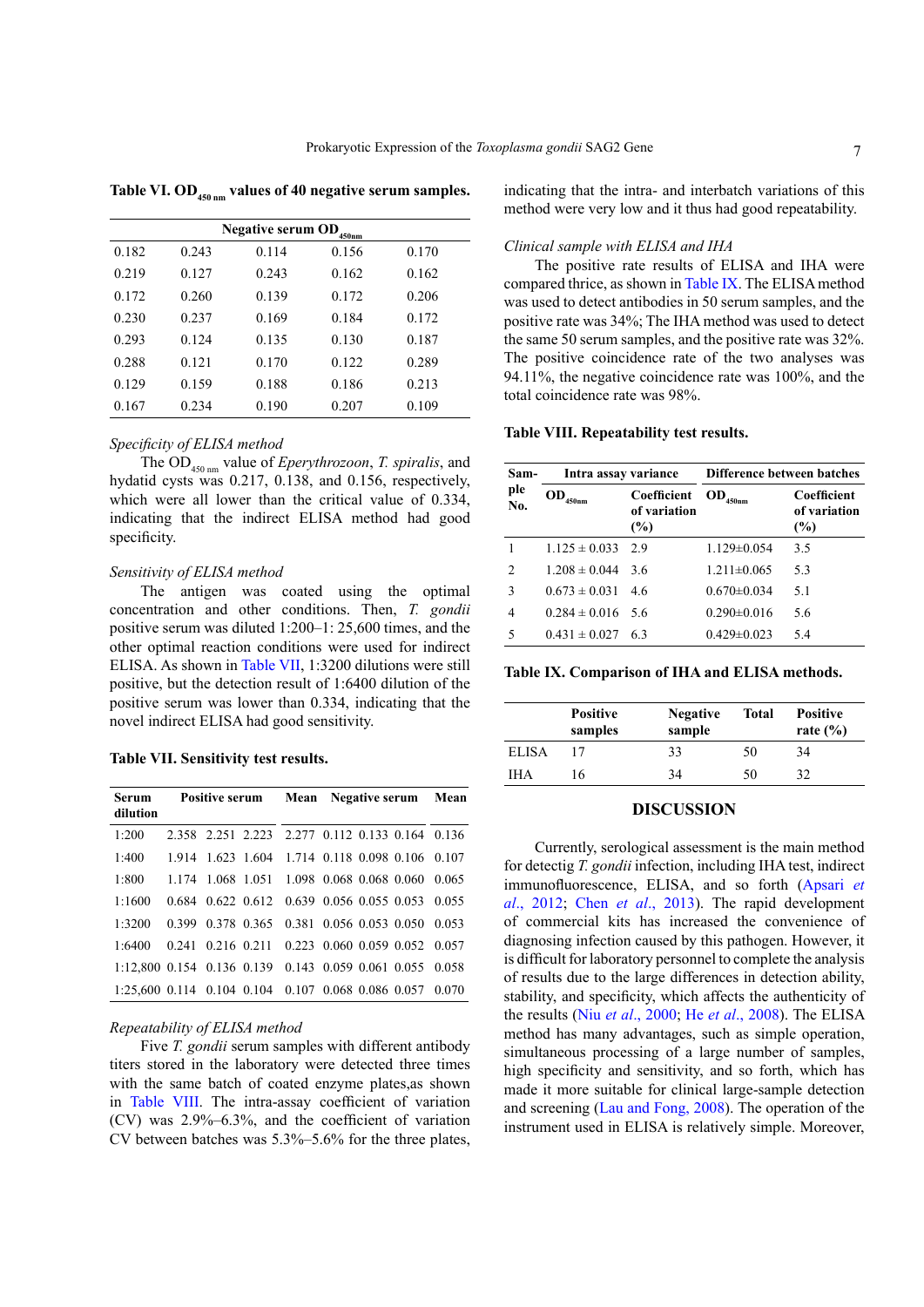ELISA results obtained by reading the absorbance of the enzyme plate and excluding the influence of subjective factors are more accurate than those obtained through IHA; hence, the former method is among the main approaches used for diagnosing *T. gondii* infection.

Domestic and foreign in-depth research has been carried out to detect the *T. gondii* antibody by ELISA. Common coating antigens employed in the ELISA detection of *T. gondii* are SAG1 (P30), SAG2 (P22), p35, and other proteins (Zhou *et al*[., 2019;](#page-9-1) Chu *et al*[., 2018](#page-7-3); [Cao](#page-7-4) *et al*[., 2015a](#page-7-4)). Among these, the SAG1 protein is related to the infection caused by *T. gondii* and is the main target antigen. SAG1 of *T. gondii* has been previously cloned and expressed. Further research established that the SAG1 recombinant protein could be recognized by the positive serum of *T. gondii* through a strong specific reaction, and hence could be used for preparing a diagnostic test kit (Oi *et al*[., 2020](#page-8-22); Zhao *et al*[., 2017;](#page-9-2) Wang *et al*[., 2015](#page-8-23)).

The length of the SAG2 protein sequence was found to be 1404 bp, and the open reading frame encoded 597 amino acids. In a previous study, the recombinant SAG2 protein was used to immunize mice and evidenced to induce the production of mouse anti-SAG2 positive serum and activate cellular immunity, thus achieving certain immune protection in mice (Chen *et al*[., 2013\)](#page-7-2). Additionally, ([Lau and Fong](#page-8-19), 2008; Niu *et al*[., 2000](#page-8-20)) expressed the *T. gondii* SAG2 protein in a eukaryotic yeast system, and the Western blot analysis showed that the recombinant protein specifically reacted with the positive serum. In this study, the SAG2 protein expressed in prokaryotic cells also had strong reactivity. Western blot analysis results confirmed that the recombinant SAG2 protein could be used as a coating antigen for establishing the indirect ELISA antibody method for detecting *T. gondii*.

Briefly, in the present study, the truncated *SAG2* gene was cloned and connected to a pET21a (+) vector, and a prokaryotic expression recombinant plasmid pET21a-SAG2 was constructed. After the recombinant expression plasmid was identified to have been correctly designed by double-enzyme digestion, it was transformed into the high-efficiency expression vector *E. coli* BL21 (DE3). The recombinant protein was expressed in the form of an inclusion body characterized by high protein concentration, easy purification, and high concentration after purification; hence it was suitable for preparing a detection antigen. Then, an Ni-affinity chromatography column was used to purify the recombinant protein, with a purification effect higher than 95%, which met the requirements of the follow-up tests. The recombinant SAG2 protein of *T. gondii* prepared in this study was stably expressed as a coating antigen. An indirect ELISA method was established for detecting the *T. gondii* antibody and the optimal reaction conditions were as follows: antigen-coating concentration, 0.6, established by square titration, μg·mL-1; serum dilution, 1:200; and reaction time, 60 min. The best working dilution of the enzyme-labeled secondary antibody was 1:2000, the best action time was 30 min, and 5% skimmed milk was the best blocking liquid; no cross-reactivity was observed with the positive serum of *Eperythrozoon*, *T. spiralis*, and *Hydatid cysts*. The coefficients of variation of interand intra-assay repeatability were lower than 10%. The established method and the IHA method were used to detect 50 clinical samples at the same time. The positive coincidence rate of the two was 94.11%.

Therefore, the indirect ELISA method established in this study had high sensitivity, strong specificity, and good stability. This novel technique was simple and easy for operation. The findings provided novel insights and opportunities for epidemiological investigation and control and prevention of toxoplasmosis in pet cats.

#### *Ethical approval*

All animal studies have been reviewed by the appropriate ethics committees.

*Statement of conflict of interest*

The authors have declared no conflict of interest.

# **REFERENCES**

- <span id="page-7-1"></span>Apsari, I., Artama, W. and Damriyasa, I., 2012. Molecular diagnosis of *Toxoplasma gondii* based on the tachyzoite and bradyzoite stage specific genes in free-range chicken. *J. Vet*., **13**: 14-19.
- <span id="page-7-4"></span>Cao, A., Liu, Y., Wang, J., Li, X., Wang, S., Zhao, Q., Cong, H., He, S. and Zhou, H., 2015a. *Toxoplasma gondii*: Vaccination with a DNA vaccine encoding T- and B-cell epitopes of SAG1, GRA2, GRA7 and ROP16 elicits protection against acute toxoplasmosis in mice. *Vaccine*, **33**: 6757-6762. <https://doi.org/10.1016/j.vaccine.2015.10.077>
- <span id="page-7-0"></span>Cao, X., Xiong, S. and Yao, Z. 2015b. *Medical immunology*. People's Health Publishing House, Beijing
- <span id="page-7-2"></span>Chen, J., Huang, S.-Y., Li, Z.-Y., Yuan, Z.-G., Zhou, D.-H., Petersen, E., Zhang, N.-Z. and Zhu, X.- Q., 2013. Protective immunity induced by a DNA vaccine expressing eIF4A of *Toxoplasma gondii* against acute toxoplasmosis in mice. *Vaccine*, **31**: 1734-1739. [https://doi.org/10.1016/j.](https://doi.org/10.1016/j.vaccine.2013.01.027) [vaccine.2013.01.027](https://doi.org/10.1016/j.vaccine.2013.01.027)
- <span id="page-7-3"></span>Chu, J.-Q., Huang, S., Ye, W., Fan, X.-Y., Huang, R., Ye, S.-C., Yu, C.-Y., Wu, W.-Y., Zhou, Y., Zhou, W., Lee, Y.-H. and Quan, J.-H., 2018. Evaluation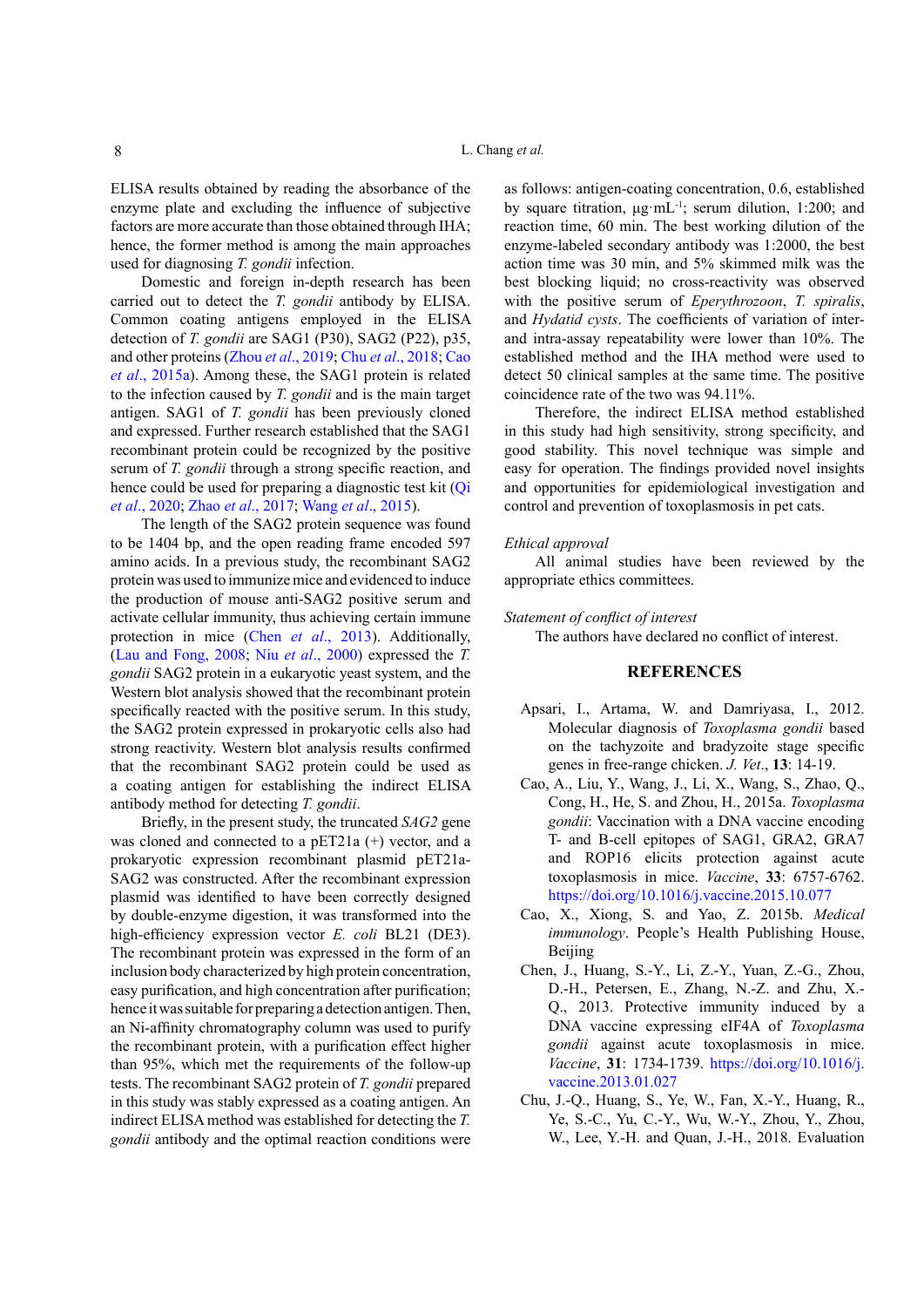of protective immune response induced by a DNA vaccine encoding GRA8 against acute toxoplasmosis in a murine model. *Korean J. Parasitol*., **56**: 325-334. [https://doi.org/10.3347/](https://doi.org/10.3347/kjp.2018.56.4.325) [kjp.2018.56.4.325](https://doi.org/10.3347/kjp.2018.56.4.325)

- <span id="page-8-10"></span>Cui, L., Yu, Y. and Liu, S., 2012. Epidemiological investigation of toxoplasmosis in dogs and cats in Beijing. *Chinese J. Vet. Med*., **48**: 7-10.
- <span id="page-8-9"></span>Duan, G., Tian, Y.-M., Li, B.-F., Yang, J.-F., Liu, Z.- L., Yuan, F.-Z., Zhu, X.-Q. and Zou, F.-C., 2012. Seroprevalence of *Toxoplasma gondii* infection in pet dogs in Kunming, Southwest China. *Parasit. Vectors*, **5**: 1-4. [https://doi.org/10.1186/1756-3305-](https://doi.org/10.1186/1756-3305-5-118) [5-118](https://doi.org/10.1186/1756-3305-5-118)
- <span id="page-8-16"></span>Gong, F., Jiang, W. and Chen, Y., 2017. Establishment of double antibody sandwich ABC-ELISA for detection of circulating antigen of *Toxoplasma gondii*. *Anim. Husb. Vet*., **49**: 65-70.
- <span id="page-8-12"></span>Hajissa, K., Zakaria, R., Suppian, R. and Mohamed, Z., 2018. Immunogenicity of multiepitope vaccine candidate against *Toxoplasma gondii* infection in BALB/c mice. *Iran. J. Parasitol*., **13**: 215.
- <span id="page-8-21"></span>He, Y., Jiang, S. and Ma, X., 2008. Evaluation of 16 diagnostic kits for *Toxoplasma gondii*. *J. Travel Med*., **14**: 43-45.
- <span id="page-8-8"></span>Hill, D. and Dubey, J.P., 2002. *Toxoplasma gondii*: transmission, diagnosis and prevention. *Clin. Microbiol. Infect*., **8**: 634-640. [https://doi.](https://doi.org/10.1046/j.1469-0691.2002.00485.x) [org/10.1046/j.1469-0691.2002.00485.x](https://doi.org/10.1046/j.1469-0691.2002.00485.x)
- <span id="page-8-19"></span>Lau, Y.L. and Fong, M.Y., 2008. *Toxoplasma gondii*: Serological characterization and immunogenicity of recombinant surface antigen 2 (SAG2) expressed in the yeast *Pichia pastoris*. *Exp. Parasitol*., **119**: 373- 378. <https://doi.org/10.1016/j.exppara.2008.03.016>
- <span id="page-8-5"></span>Li, X.-L., Wei, H.-X., Zhang, H., Peng, H.-J. and Lindsay, D.S., 2014. A meta analysis on risks of adverse pregnancy outcomes in *Toxoplasma gondii* infection. *PLoS One*, **9**: e97775. [https://doi.](https://doi.org/10.1371/journal.pone.0097775) [org/10.1371/journal.pone.0097775](https://doi.org/10.1371/journal.pone.0097775)
- <span id="page-8-14"></span>Liu, W., 2017. *Establishment and preliminary application of ELISA and colloidal gold test paper for* Toxoplasma feline *infection*. Jilin University.
- <span id="page-8-2"></span>Mohamed, K., 2020. Toxoplasmosis in humans and animals in Saudi Arabia: A systematic review. *J. Infect. Dev. Count*., **14**: 800-811. [https://doi.](https://doi.org/10.3855/jidc.12648) [org/10.3855/jidc.12648](https://doi.org/10.3855/jidc.12648)
- <span id="page-8-1"></span>Montoya, J.G., 2002. Laboratory diagnosis of *Toxoplasma gondii* infection and toxoplasmosis. *J. Infect. Dis*., **185**(**s1**): S73-S82. [https://doi.](https://doi.org/10.1086/338827) [org/10.1086/338827](https://doi.org/10.1086/338827)
- <span id="page-8-20"></span>Niu, A., Feng, Y. and Liu, W., 2000. Comparison of preliminary detection results of several *Toxoplasma*

<span id="page-8-22"></span>*gondii* ELISA test kits. *Chinese J. Zoon*., **16**: 56-58.

- Qi, T., Shi, C., Wang, Z., Zong, Y. and Li, J., 2020. Construction and expression of eukaryotic expression recombinant plasmid of sag1-gra1 complex gene of *Toxoplasma gondii*. *J. Guizhou med. Univ*., **45**: 286-291.
- <span id="page-8-18"></span>Quan, J.H., Li, P. and Yu, C., 2014. Immune protection of *SAG2* and gra2 gene vaccines against *Toxoplasma gondii. Acta Parasit. med. Entomol.*, **21**: 227-232.
- <span id="page-8-3"></span>Slavin, M., Meyers, J., Remington, J. and Hackman, R., 1994. *Toxoplasma gondii* infection in marrow transplant recipients: A 20 year experience. *Bone Marrow Transpl.*, **13**: 549-557.
- <span id="page-8-15"></span>Song, H., Yang, S., Gao, J., Gong, P., Li, J. and Zhang, X., 2016. Establishment of an indirect ELISA for detection of *Toxoplasma canis* SAG3 antibody. *Chinese J. Pathog. Boil*., **11**: 338-341, 345.
- <span id="page-8-17"></span>Tao, Y., 2010. Cloning, expression and preliminary identification of *SAG2* gene of *Toxoplasma gondii*  Yangzhou University.
- <span id="page-8-7"></span>Tenter, A.M., Heckeroth, A.R. and Weiss, L.M., 2000. *Toxoplasma gondii*: from animals to humans. *Int. J. Parasitol*., **30**: 1217-1258. [https://doi.org/10.1016/](https://doi.org/10.1016/S0020-7519(00)00124-7) [S0020-7519\(00\)00124-7](https://doi.org/10.1016/S0020-7519(00)00124-7)
- <span id="page-8-13"></span>Vazini, H., Ghafarifar, F., Sharifi, Z. and Dalimi, A., 2018. Evaluation of immune responses induced by *GRA7* and *ROP2* genes by DNA vaccine cocktails against acute toxoplasmosis in BALB/c mice. *Avicenna J. med. Biotechnol*., **10**: 2.
- <span id="page-8-11"></span>Wang, W., Feng, F., Lv, J., Xie, Z., Chen, J., Zhang, L. and Li, W., 2017. Major immunodominant region of hepatitis B virus core antigen as a delivery vector to improve the immunogenicity of the fusion antigen ROP2-SAG1 multiepitope from *Toxoplasma gondii*  in mice. *Viral Immunol*., **30**: 508-515. [https://doi.](https://doi.org/10.1089/vim.2016.0135) [org/10.1089/vim.2016.0135](https://doi.org/10.1089/vim.2016.0135)
- <span id="page-8-23"></span>Wang, Y., Cao, J. and Sun, Y., 2015. Study on expression and immunogenicity of *Toxoplasma gondii* sagl, mic3, rop2 cocktail DNA vaccine with fluorescent protein reporter vector. *Chinese J. Parasitol. Parasitol*., **33**: 368-371-376.
- <span id="page-8-0"></span>Wang, Y., Li, X. and Zhang, D., 2008. Advances in diagnostic methods of toxoplasmosis. *Acta Zooepid. Sin*., **16**: 28-33.
- <span id="page-8-6"></span>Wu, S.-M., Huang, S.-Y., Fu, B.-Q., Liu, G.-Y., Chen, J.-X., Chen, M.-X., Yuan, Z.-G., Zhou, D.-H., Weng, Y.-B., Zhu, X.-Q. and Ye, D.-H., 2011. Seroprevalence of *Toxoplasma gondii* infection in pet dogs in Lanzhou, Northwest China. *Parasit. Vectors*, **4**: 64. [https://doi.org/10.1186/1756-3305-](https://doi.org/10.1186/1756-3305-4-64) [4-64](https://doi.org/10.1186/1756-3305-4-64)
- <span id="page-8-4"></span>Xiao, Y., Yin, J., Jiang, N., Xiang, M., Hao, L., Lu, H.,